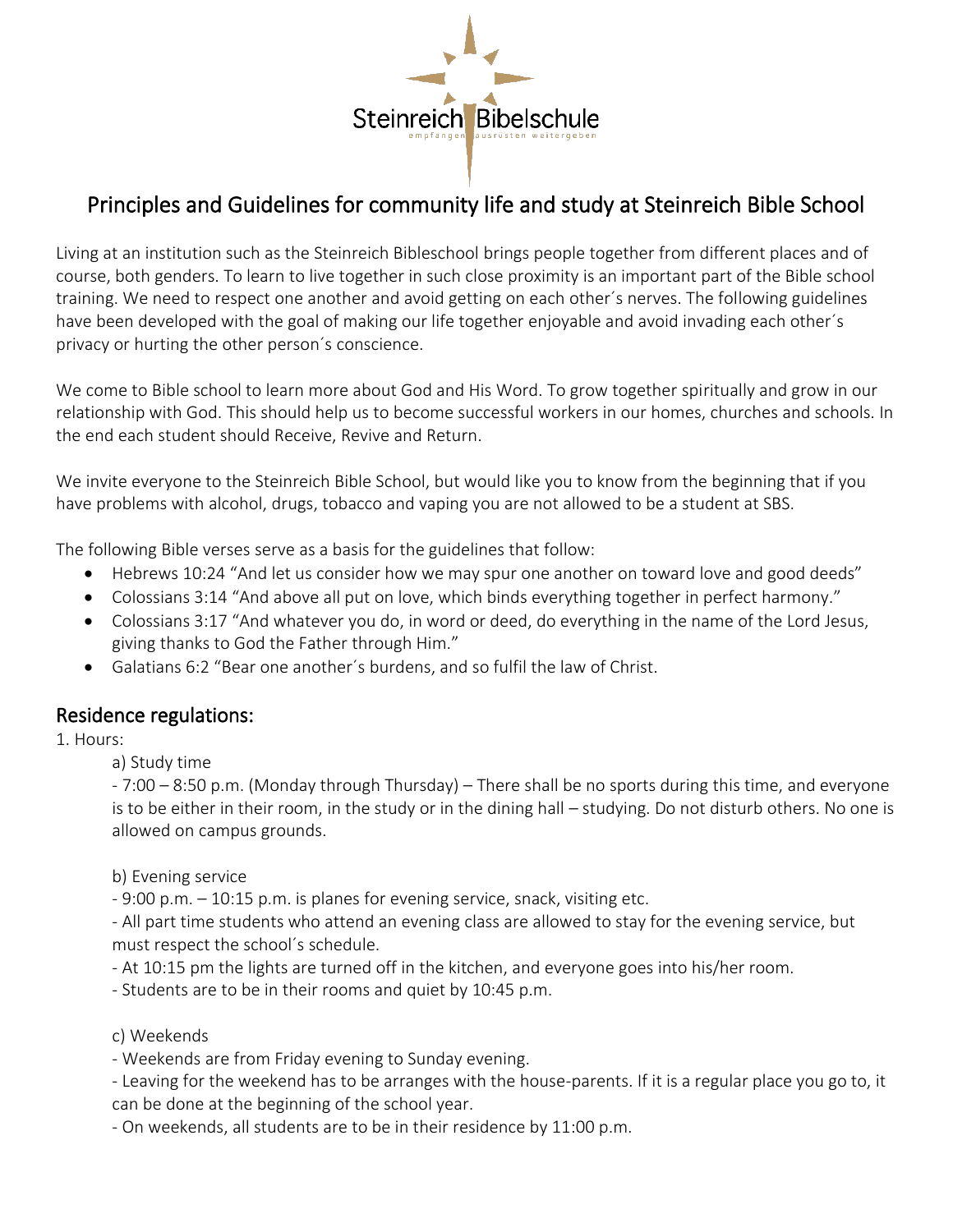d) Off-campus students

- Full-time students attending the first class in the morning (9:15 am) are expected to arrive shortly before 8:50 am and attend the morning chapel before classes begin.

2. The school enjoys visits from parents, siblings and friends; however, the designated class and study times must be respected (the student is not excused from anything the program expects from him/her).

3. If the students need to leave the school property for any reason, they must first obtain permission from the house-parents. The only exception is walking to the store. If the house-parents do not consider the reason valid, they are required to forbid the students to leave.

4. Your music is never to disturb any person (be considerate in your vehicle as well). Music listened to is to be wholesome and supporting Christian values. If roommates do not appreciate your kind of music, wear earphones. Earphones are only permitted to be worn in the study room, dorm or when going for a walk. Failing that, your music device will be confiscated until the end of the school year.

5. The school does not tolerate drugs, alcohol, tobacco and vaping. If you use any of these substances, action will be taken immediately. If anything, suspicious happens, then your house-parents have the right to search your room and belongings at any time. If you´ve had anything to do with drugs, alcohol, tobacco and vaping during the weekend, living on campus will be prohibited to you.

6. It is not permitted under any circumstances for boys to enter the girls´ dorm or girls to enter the boys´ dorm, even before or after the school year.

7. The school only has single beds, except in the residences of married students, therefore it is expected that only one person occupies a bed at any time.

8. Pajamas and other nightclothes are to be worn only in the bedrooms. They are not acceptable garments for meals or lounging in mixed groups.

9. Students are to do their own laundry, girls in the girls ´dorm and boys in the boys 'dorm. Everyone should leave the laundry room clean after using it. The school offers detergent for laundry, but please respect the use of it. (appropriate quantities, etc.).

10. Respect designated parking areas.

# Dress code:

As Christians we witness by word, walk, as well as by how we dress. Students are asked to dress appropriately and sensitively for the various occasions. While we realize that this does not determine our salvation, we want to be a blessing to the communities that surround Bible School by following Paul´s advice in Romans 14. The following are some expectations during the SBS school year:

1. Men are to dress neatly and are asked not to wear frayed pants, tank tops (muscle shirts) and shorts. Sweats are only allowed to be worn during exercise. Dress clothes (not jeans and t-shirts) are to be worn when bringing programs or for special occasions such as graduation. Boys are not to wear caps at meals, classes, morning and evening devotions. Earrings or any other piercings for men are unacceptable and are not to be worn. Men´s hair is to be kept neat and formal (including beards).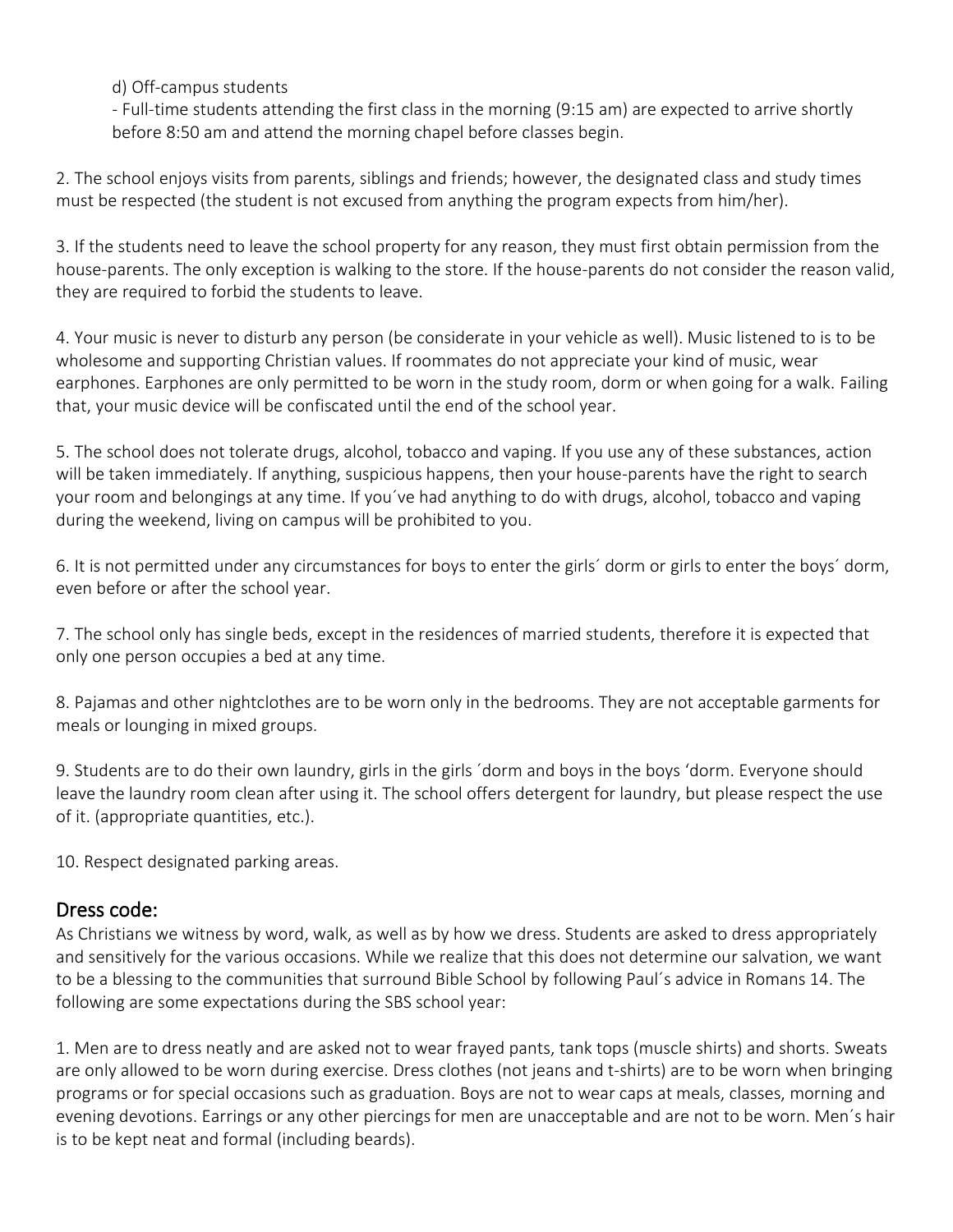2. Women are to dress modestly and in such a way as not to attract attention to their bodies. Blouses and tshirts should cover the midriff. Women are also asked not to wear shorts or sleeveless blouses/tops. Clothing should not be too tight or see-through. Skirts should cover the knees when sitting. If make-up or jewelry is being used it should be neat and not excessive. In no case are piercings (except neat ear-rings) permitted.

3. During the school year it is not permitted that anyone, male or female, get any piercings, unnatural (strange) hair colorings or cuts.

4. For programs and special events, such as graduation, men are to wear black dress pants and a white dress shirt, while women are to wear floor-length black skirts and a white blouse with sleeves.

5. Since we are an Anabaptist school, it is not allowed to wear camouflage clothing during the school year.

6. Shoes or slippers are to be worn when you leave your room.

#### Kitchen and dining room guidelines:

1. Only authorized persons may enter the kitchen and pantry. Students are not to go and help themselves to food, or to make themselves something to eat. This includes groups such as the student committee, singing groups or others. No one is permitted kitchen access without prior arrangement with the head cook.

2. Any staff or students coming for a meal when the food has been cleaned up forfeit that meal, unless prior arrangements have been made.

3. When students or staff plan to be absent for a meal (fast, be away, go out to eat), they have to let the cooks know beforehand.

4. Mealtimes:

- Breakfast 8:00 a.m.
- $\bullet$  Lunch 12:00 p.m.
- Supper 5:30 p.m.

5. Organizing and dividing the responsibilities in the dining hall and school building is done by the administrational office. It is expected that students will fulfill their tasks responsibly. If someone cannot do his/her chore, that student is responsible to find a suitable replacement.

# Guides for opposite gender relationships:

1. Students who are in a relationship when they arrive at school or start a relationship at the school must fill out a "Permission form for couples" and obtain the signatures and permission of the school director and houseparents before they can have dates (spend time as a couple).

2. First year students however, do not have permission to have dates for the first two months of the school year. During the third month they may have dates, if the above rules are followed.

3. If a student is in a relationship with someone outside of the school, it is allowed for them to come to an evening service once a week. It is not allowed to meet during study times.

4. Christian service assignments such as going out with the choir, singing groups or speaking appointments, are